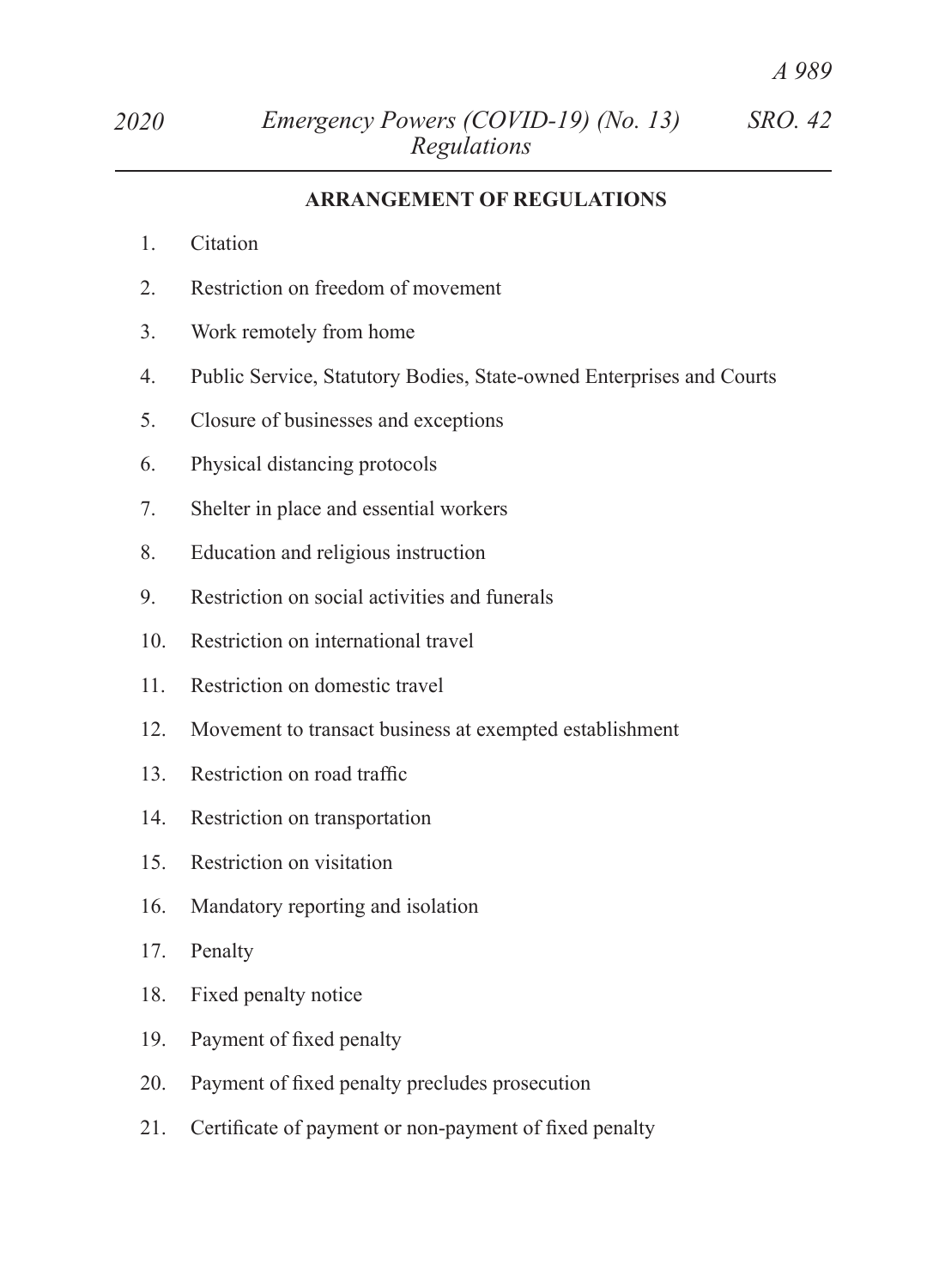- 22. Consequence of failure to pay
- 23. Duty and powers of Police Force
- 24. Guidelines

**SCHEDULE**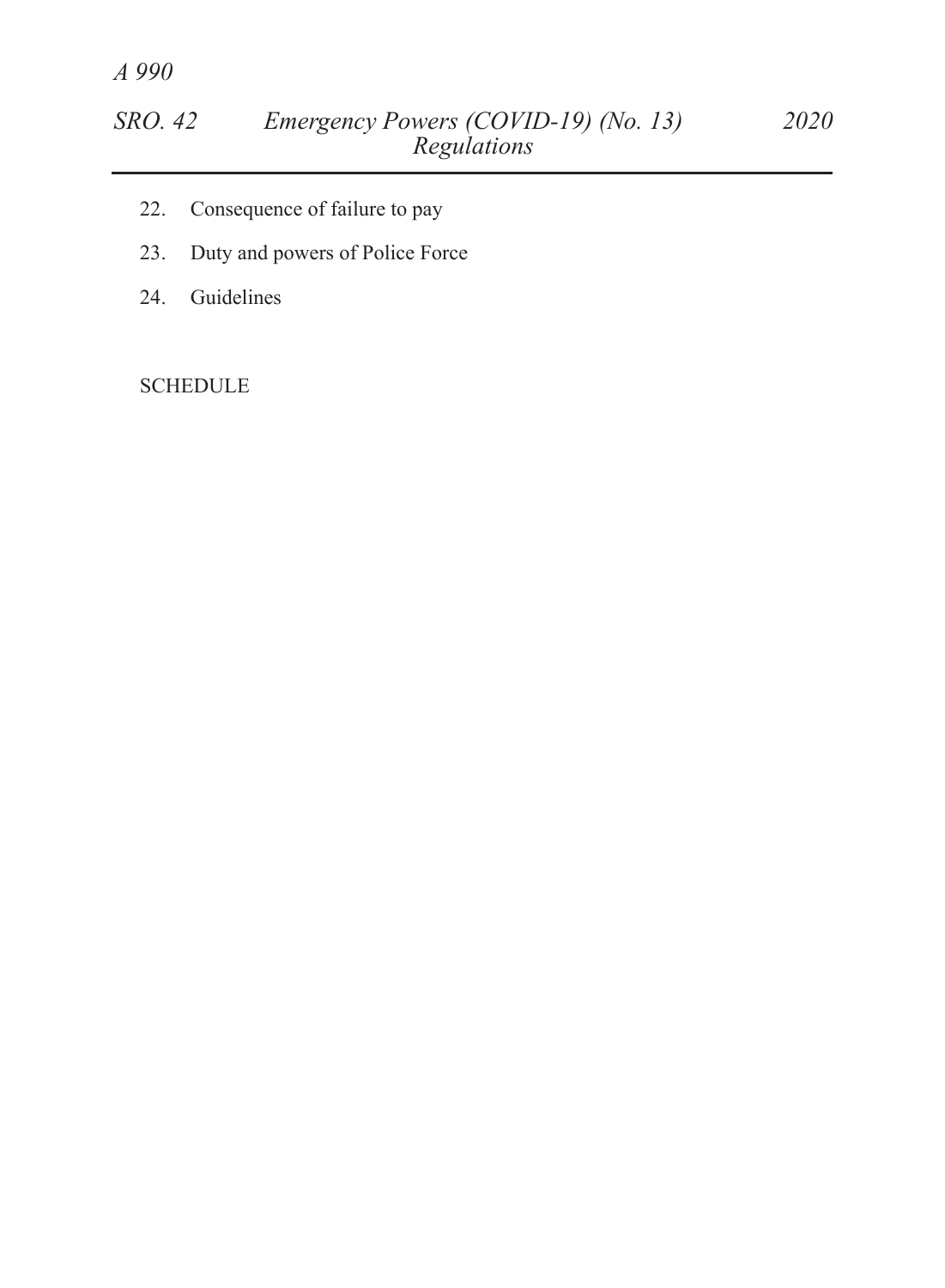### GRENADA

#### STATUTORY RULES AND ORDERS NO. 42 OF 2020

In Exercise of the powers conferred under section 4 of the Emergency Powers Act, Chapter 88 for the purposes of section 17 of the Constitution, the Cabinet of Grenada makes the following Regulations–

(Gazetted 22nd June, 2020).

**1. Citation.** These Regulations may be cited as the

EMERGENCY POWERS (COVID-19) (NO. 13) REGULATIONS, 2020.

**2. Restriction on freedom of movement.**—(1) A curfew is imposed beginning from 7:00 a.m. on the 23rd day of June, 2020 and ending at 7:00 a.m. on the 30th day of June, 2020 and during this period every person shall remain confined to their place of residence (inclusive of their yard space) to avoid contact outside of their household, except as provided in these Regulations or as may be authorised in writing by the Commissioner of Police acting on the direction of the Cabinet.

(2) Freedom of movement may be exercised from 5:00 a.m. to 9:00 p.m. in accordance with these Regulations.

(3) Every person shall, whenever he is outside of his place of residence, wear a mask or suitable covering over his nose and mouth.

(4) These Regulations shall not apply in the case of a medical emergency.

**3. Work remotely from home.**—(1) All businesses and offices may continue their business operations by allowing their employees to work remotely from home utilising virtual means, unless they are permitted to work under regulation 5 or are designated as essential workers under regulation 7.

(2) Where a business is unable to continue its business operations by its employees working remotely from home, the business shall cease its operations.

**4. Public Service, Statutory Bodies, State-owned Enterprises and Courts.**—(1) Subject to subregulation (2), all members of the public service shall work remotely from home, except as otherwise directed by the Secretary to the Cabinet.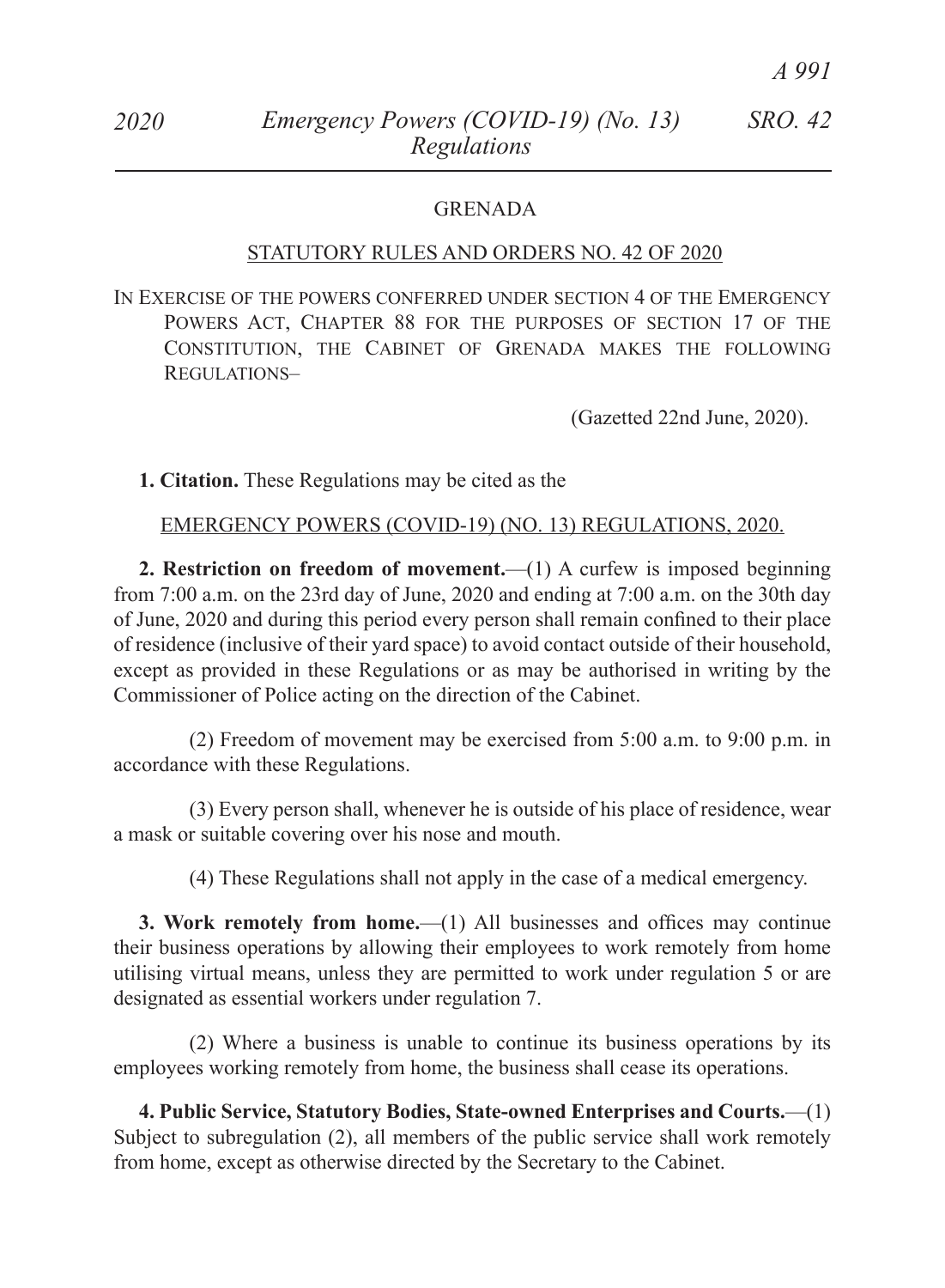*A 992*

(2) Where the Secretary to the Cabinet directs that specified public officers attend work, the Government shall take reasonable steps to–

- (a) ensure safe transport of the public officers in accordance with regulation 14; and
- (b) comply with the physical distancing protocols in accordance with regulation 6.

(3) Subject to subregulation (4), all employees of Statutory Bodies and Stateowned Enterprises shall work remotely from home, except as otherwise directed by the Board and approved in writing by the Commissioner of Police acting on the direction of the Cabinet.

(4) Where the Board with the approval of the Commissioner of Police directs that specified employees attend work, the Statutory Bodies or State-owned Enterprises as the case may be shall take reasonable steps to–

- (a) ensure safe transport of the employees in accordance with regulation 14; and
- (b) comply with the physical distancing protocols in accordance with regulation 6.

(5) Subject to the Practice Directions of the Eastern Caribbean Supreme Court, the Court shall remain accessible, shall adhere to physical distancing protocols and the persons employed within the public service shall work remotely from home as far as reasonably practicable.

(6) In this regulation, "the Court" means the Magistrate's Courts and the West Indies Associated States Supreme Court.

**5. Closure of businesses and exceptions.—**(1) Every establishment or business shall remain closed except for the following–

- (a) wholesale or retail grocery stores, and commercial bakeries from 8:00 a.m. to 7:00 p.m.;
- (b) suppliers who supply groceries stores;
- (c) doctor's offices, dentist's offices, optician's offices, hospitals, medical facilities and pharmacies and medical supply establishments;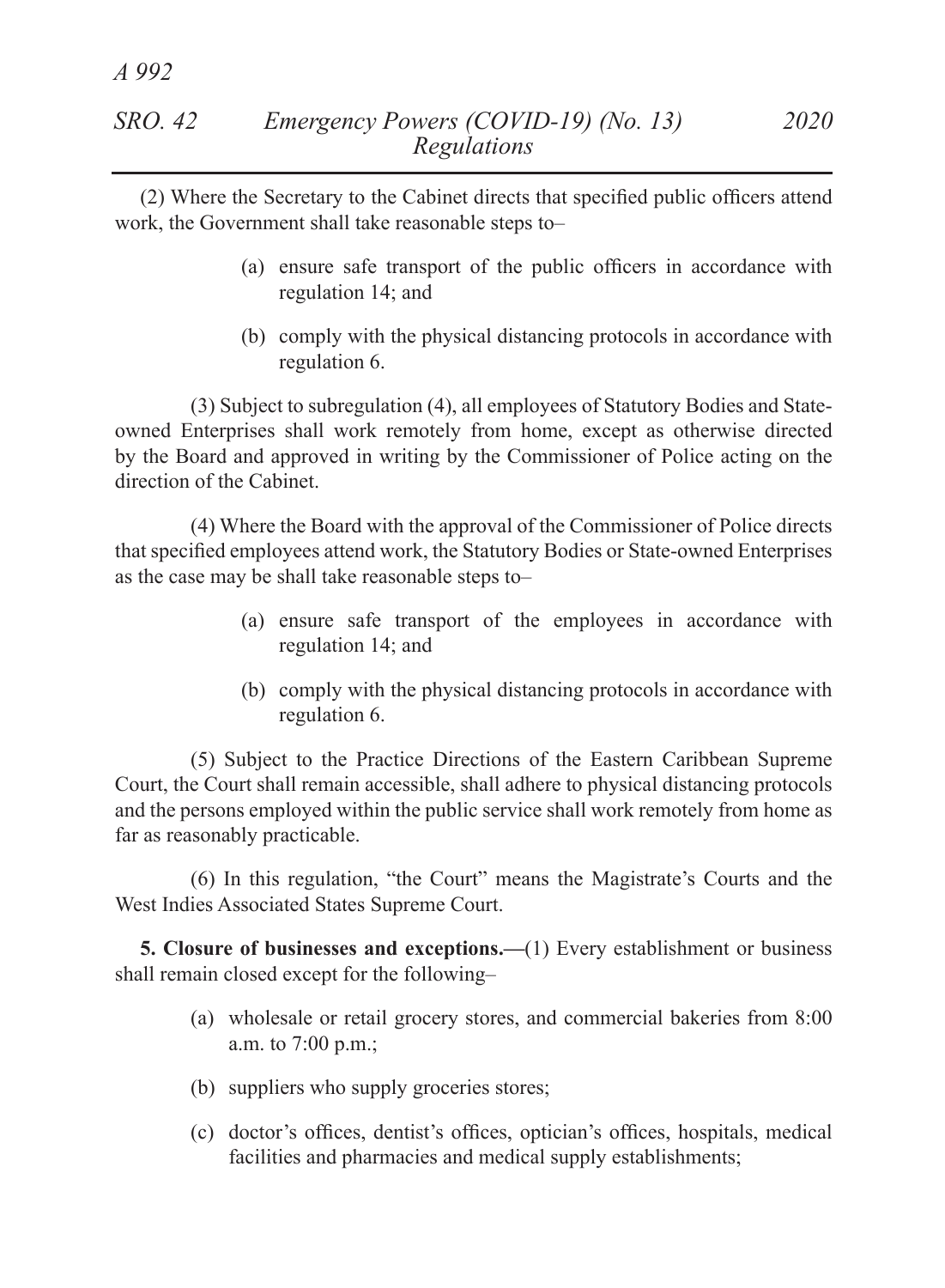- (d) gas stations from  $6:00$  am. to  $7:00$  p.m.;
- (e) hardware stores from 8:00 a.m. to 7:00 p.m.;
- (f) hotels, excluding any discotheques therein, and where a hotel remains open the hotel's staff shall remain on the premises for the duration of the period under regulation 2 (1); hotel employers shall bear the costs of the board and lodging of such staff members;
- (g) banks, credit unions and money services business from 8:00 a.m. to 7:00 p.m.;
- (h) commercial ports and related businesses from 8:00 a.m. to 7:00 p.m. subject to any variation by the Ports Authority;
- (i) airports subject to regulation  $10(1)(a)$ ;
- (i) commercial courier flights as authorised by the Airports Authority;
- (k) food vendors and restaurants from 8:00 a.m. to 7:00 p.m. with in-dining services as authorised by the Ministry of Health, and drive-through or takeaway services;
- (l) registered or *bona fide* fishermen, farmers and butchers engaged in their business;
- (m) veterinarians engaged in their trade;
- (n) accountants engaged in their trade;
- (o) insurance companies;
- (p) businesses licensed to provide security guard services;
- (q) manufacturers and suppliers of personal protective equipment and hand sanitisation products;
- (r) works of construction for urgent plumbing, electrical, roof repairs or other emergency repairs for a home or business, and other works of construction as authorised by the Permanent Secretary with responsibility for Works in accordance with all conditions to such authorisation;
- (s) the Inland Revenue Division;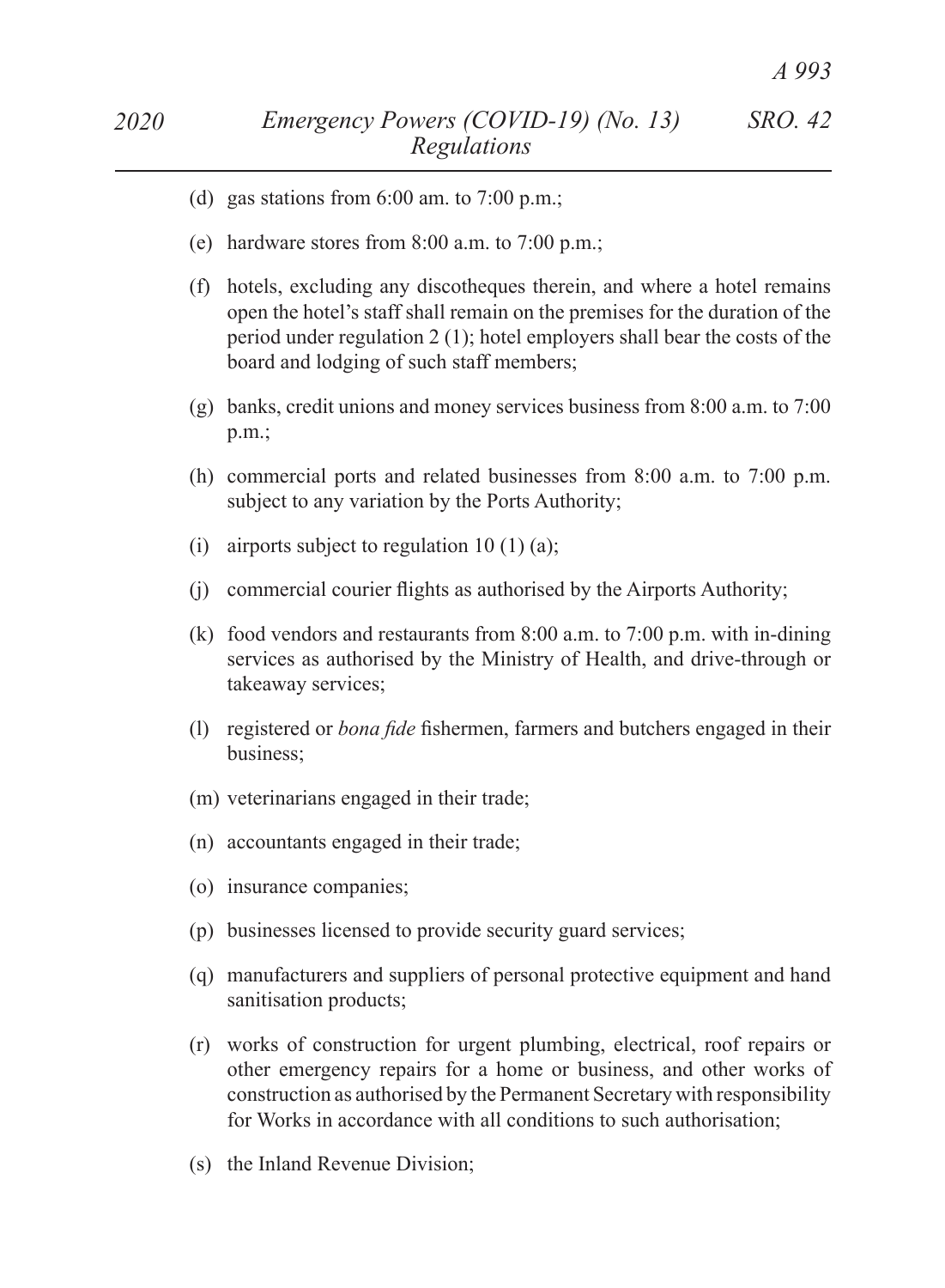- (u) laundromats from  $8:00$  a.m. to  $7:00$  p.m.;
- (v) landscapers and gardeners engaged in their business, and flower shops, from 8:00 a.m. to 7:00 p.m.;
- (w) hire purchase stores from 8:00 a.m. to 7:00 p.m;
- (x) companies offering payday loans from 8:00 a.m. to 7:00 p.m.
- (y) law offices from  $8:00$  a.m. to  $7:00$  p.m., and attorneys-at-law engaged in their trade;
- (z) domestic workers engaged in delivery of their services from 8:00 a.m. to 7:00 p.m.;
- (aa) retail stores from 8:00 a.m. to 7:00 p.m.;
- (bb) businesses and establishments of the beauty salon industry including barbers, hairdressers, makeup artists, manicurists, pedicurists, nail technicians, shampoo technicians, hair colour specialists, cosmetologists, estheticians, skincare specialists, laser hair removal specialists, electrologists, spa therapists, beauty therapists, tattoo artists, and body piercing artists, from 8:00 a.m. to 7:00 p.m., as authorised by the Ministry of Health;
- (cc) gyms and fitness centers from  $8:00$  a.m. to  $7:00$  p.m. as authorised by the Ministry of Health;
- (dd) operators licenced under the Gaming Act, 2016 from 8:00 a.m. to 7:00 p.m. as authorised by the Ministry of Health;
- (ee) such other businesses or undertakings as may be specifically exempted in writing by the Commissioner of Police acting on the direction of the Cabinet,

and the owner or operator of the establishment or business exempted under paragraphs (a) to (ee) shall adhere to physical distancing protocols under regulation 6 and any other conditions imposed by the Commissioner of Police on the direction of the Cabinet.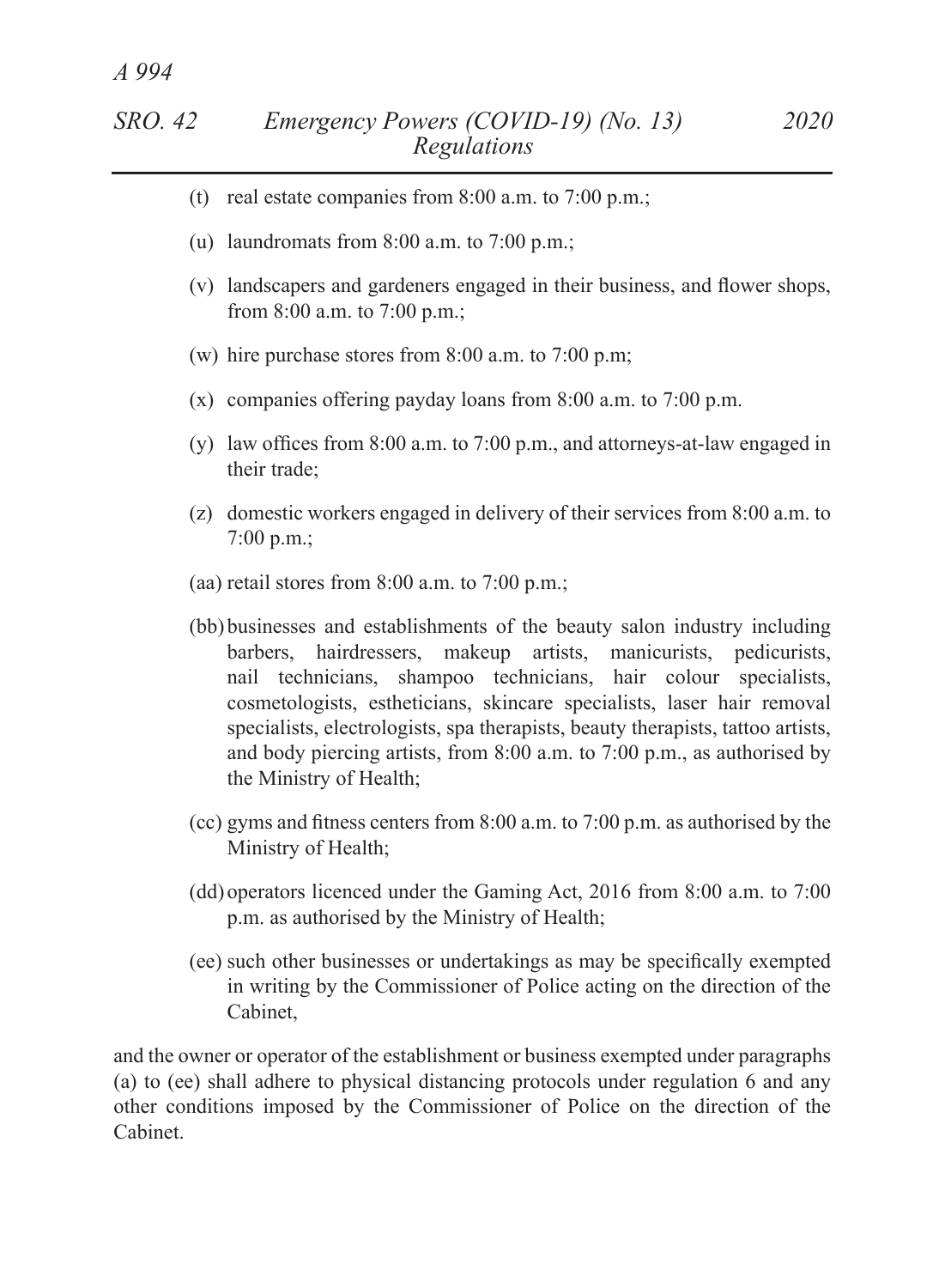(2) Contravention of any condition to any authorisation granted for works of construction under subregulation (1) (r) is an offence.

(3) The Commissioner of Police, acting on the direction of the Cabinet, may specify the business hours for such other businesses or undertakings under subregulation  $(1)$  (ee).

(4) If the manager, owner, other person in charge or employee of any establishment exempted under subregulation (1), aids, abets or facilitates the contravention of these Regulations, the establishment shall be immediately closed without prejudice to any other penalty in law.

(5) For the avoidance of doubt, exemptions granted in writing by the Commissioner of Police acting on the direction of the Cabinet pursuant to previous regulations made pursuant to the Emergency Powers Act, Chapter 88 in response to the COVID-19 pandemic shall remain in force until revoked.

(6) In this regulation, "grocery stores" includes supermarkets and shops which sell groceries.

**6. Physical distancing protocols.**—(1) Every establishment shall–

- (a) ensure that all customers and staff maintain physical distancing of no less than six feet (6ft.) in or outside their business;
- (b) determine the number of persons that may be permitted in the establishment at any one time by permitting one person for every thirty square feet (30 sq ft) of store space;
- (c) place distance markers six feet (6ft.) apart, indicating where each customer must stand on a line at a checkout point;
- (d) place distance markers six feet (6ft.) apart on the outside of the establishment, indicating where customers must stand while waiting to enter the establishment.

(2) Employees of a hospital or health care, medical, residential care establishment or facility and members of the Royal Grenada Police Force shall take reasonable steps to comply with the requirements under subregulation (1), unless it is reasonably impracticable.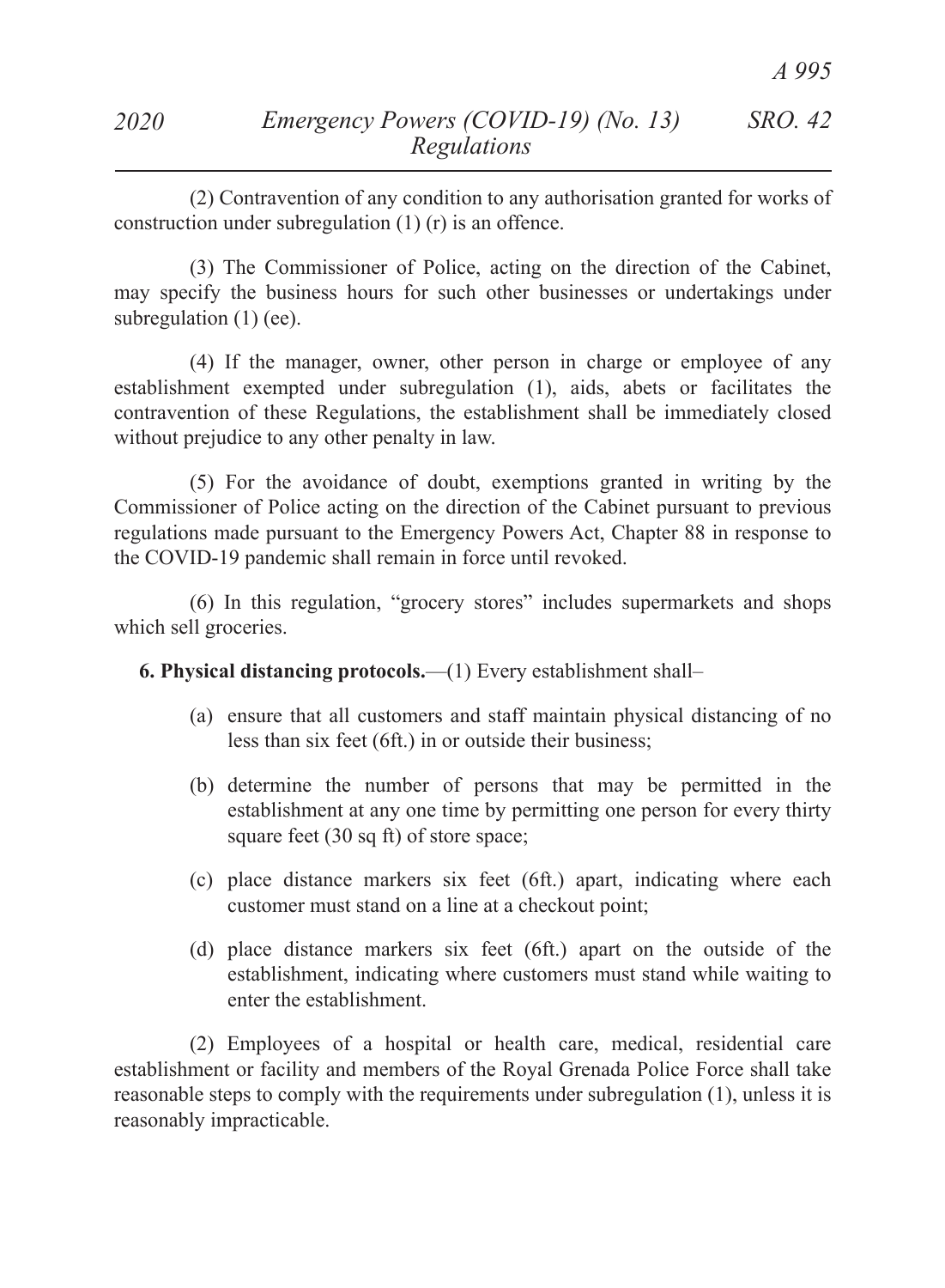**7. Shelter in place and essential workers.**—(1) For the avoidance of doubt but subject to regulation 12, every person shall remain confined to their place of residence (inclusive of their yard space) to avoid contact outside of their household except–

(a) essential workers who report to work;

*A 996*

- (b) workers required to work under regulation 4 or 5;
- (c) for essential travel to an establishment exempted under regulation 5 (1) or for essential travel to an establishment under paragraphs (a) to (i) of subregulation (3);
- (d) all Members of Parliament, the Attorney-General, the Director of Public Prosecution, Magistrates and Judges, the Registrar, the Deputy Registrar of the Supreme Court;
- (e) members of the Official COVID-19 Taskforce on official duties;
- (f) for outdoor exercise, whether alone or together with family members living under the same roof, not exceeding an hour and a half per day between the hours of 5:00 a.m. to 6:00 p.m.;
- (g) in the case of emergency travel to any hospital or medical facility.

(2) For the purposes of paragraphs (a) to (f) of subregulation (1), such a person shall at all times distance himself at least six feet (6 ft.) from any other person.

(3) For the purposes of this regulation, an "essential worker" means an officer, staff, employee or director of–

- (a) the Royal Grenada Police Force;
- (b) the National Disaster Management Agency, or any person authorised by the National Disaster Management Agency;
- (c) Her Majesty's Prison;
- (d) the Ministry of Health;
- (e) the Department of Custom and Excise Division;
- (f) the Accountant-General's Division;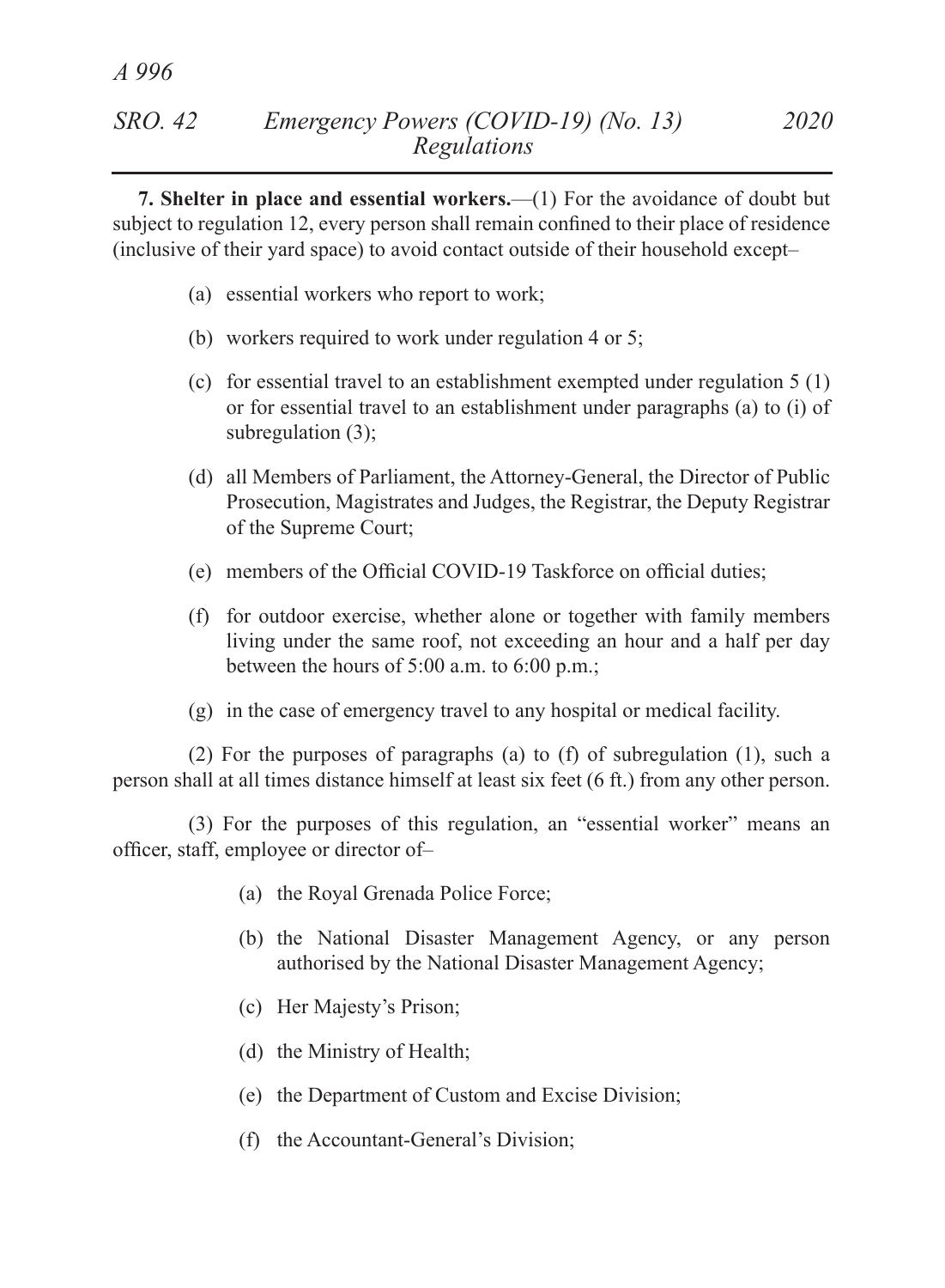- (h) the Office of the Prime Minister;
- (i) the Inland Revenue Division;
- (j) the Ministry of National Security;
- (k) the Ministry of Agriculture;
- (l) waste disposal and sanitation companies;
- (m) any hospital or health care, medical, residential care establishment or facility;
- (n) the Airports Authority and Ports Authority, where that individual is essential to the operations;
- (o) an establishment in the water sector or the electricity sector, where that individual is essential to the operations;
- (p) an establishment in the telecommunication sector or any other sector encompassing the provision of electronic communications, where that individual is essential to the operations;
- (q) any print or electronic media house, where that individual is essential to the operations;
- (r) private caregivers for the elderly or disabled, as authorised in writing by the Commissioner of Police acting on the direction of the Cabinet; and
- (s) any other Department or Ministry or officer or category of officers or workers as–
	- (i) in the case of public officers, directed by the Secretary to the Cabinet;
	- (ii) in any other case, approved in writing by the Commissioner of Police acting on the direction of the Cabinet.

(4) Every Ministry or Department listed at paragraphs (d) to (k) of subregulation (3) shall operate with essential staff which shall include the Permanent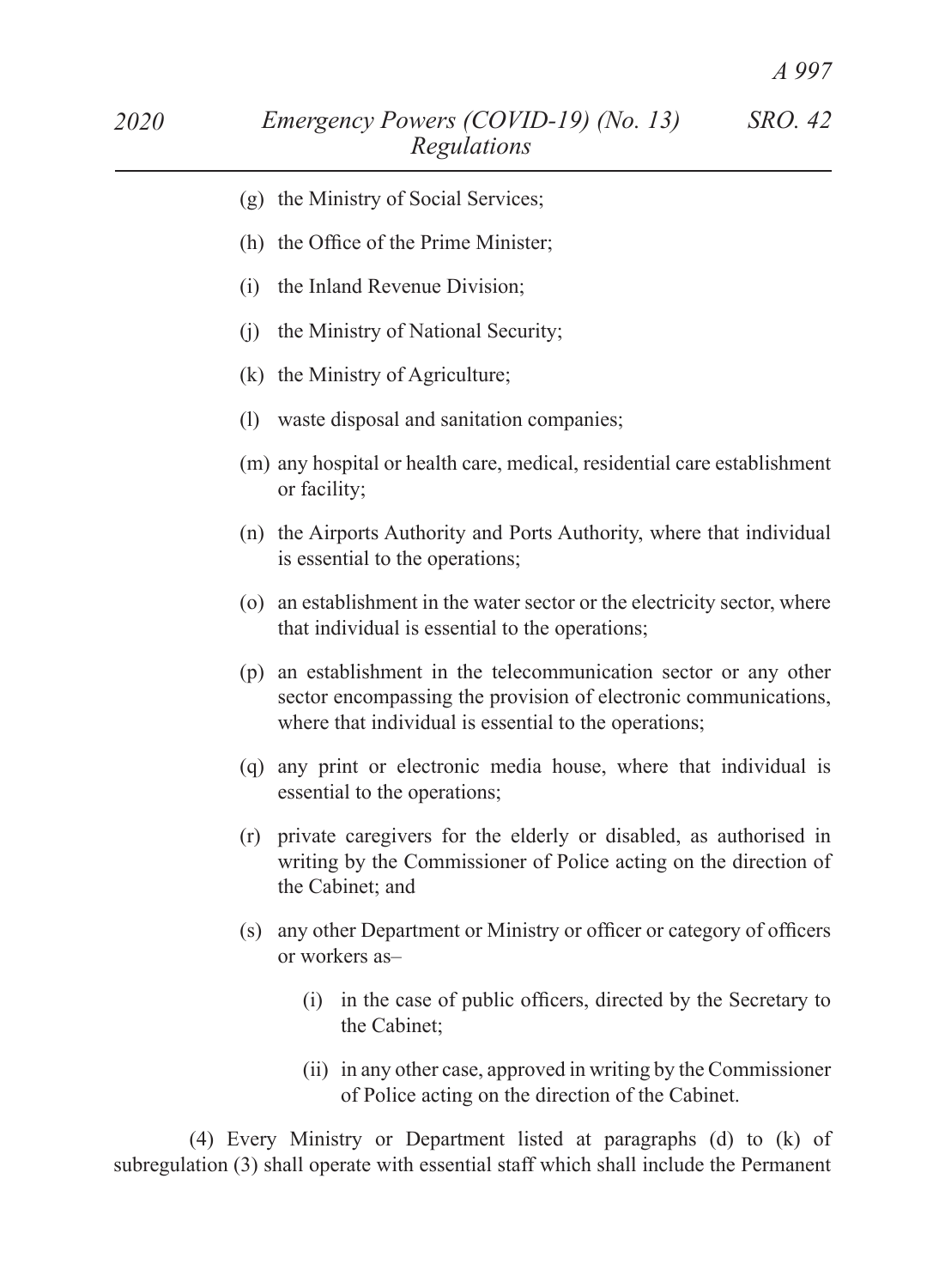# *SRO. 42 Emergency Powers (COVID-19) (No. 13) 2020 Regulations*

Secretary, the Senior Administrative Officer and any other head of Department and such other public officer directed to attend by the Secretary to the Cabinet.

(5) All essential workers shall at all times carry personal identification that evidences their employment by, attachment to or connection to the entity by virtue of which they are deemed essential workers.

(6) Beaches may be accessed from 5:00 a.m. to 5:00 p.m. for the purpose of outdoor exercise under subregulation (1) (f).

**8. Education and religious instruction.**—(1) Educational places of instruction may operate as authorised by the Cabinet.

(2) Religious institutions may operate, and conduct funerals and weddings in accordance with regulation 9, at their places of worship as authorised by the Cabinet.

(3) For the avoidance of doubt, subregulations (1) and (2) do not restrict any activity referred to therein by electronic or virtual means.

## **9. Restriction on social activities and funerals.** No person shall host or attend–

- (a) any social activity of any description; or
- (b) a funeral hosting more than fifty persons in addition to the officiant and essential mortuary staff; or
- (c) a wedding hosting more than fifty persons in addition to the officiant, the bride and the groom.

## **10. Restriction on international travel.**—(1) With immediate effect–

- (a) except with the prior written permission of the Airports Authority, all airports including private airports and fixed-base operations (FBOs) shall be closed to incoming international flights carrying any passenger;
- (b) all seaports shall be closed to regional and international seafaring and private boating; and
- (c) no person shall be permitted to enter and disembark for any reason, including transiting through the State of Grenada, except with the permission of the Airports Authority and the Ministry of Health.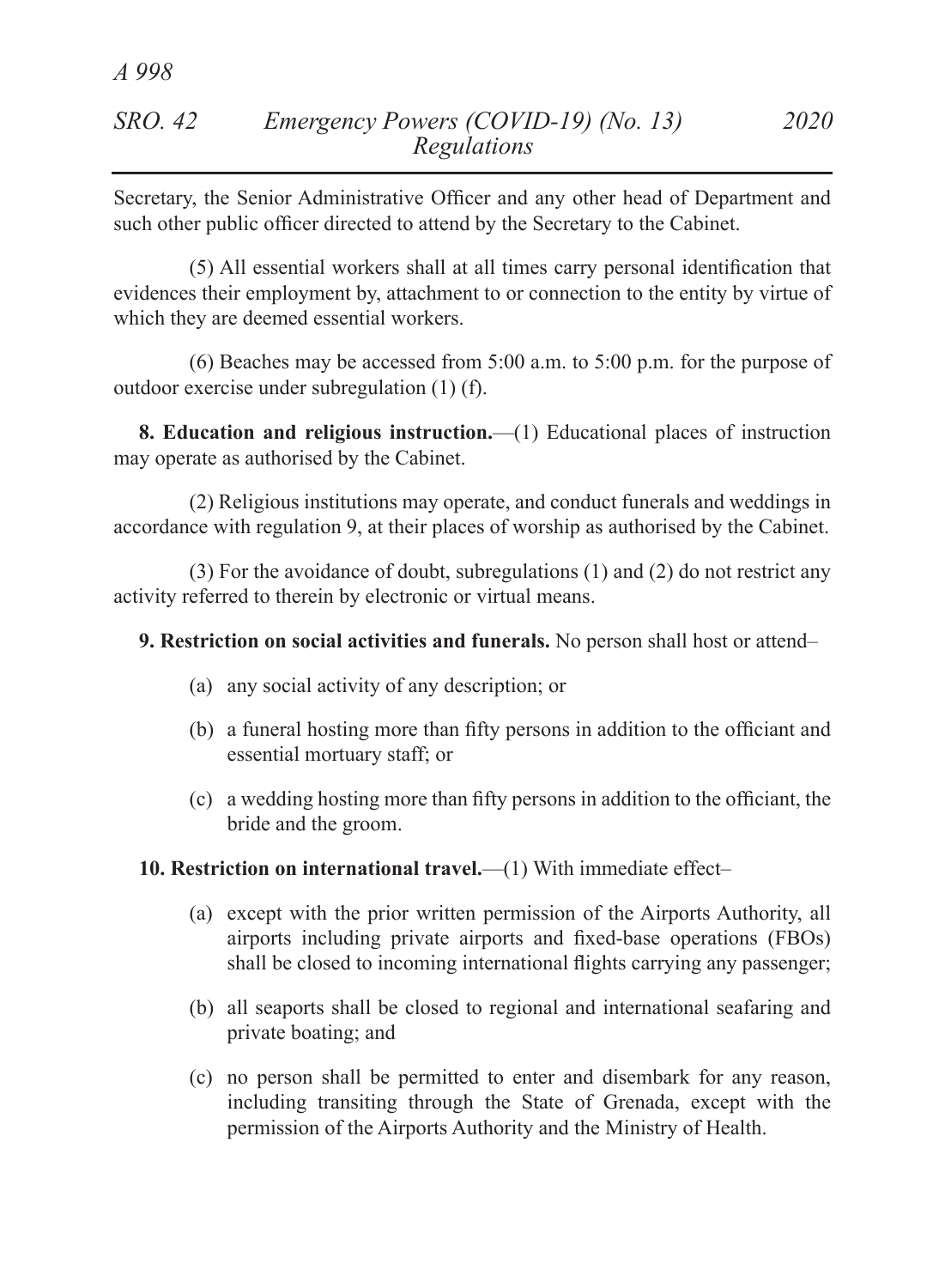- (a) outgoing flights or outgoing ships, as the case may be;
- (b) cargo flights or cargo ships, as the case may be;
- (c) commercial courier flights;
- (d) emergency medical flights;
- (e) emergency flights;
- (f) flights carrying any diplomat,

if permission has been granted by the Airports Authority and the Ministry of Health.

(3) Notwithstanding subregulation (2), no crew member will be allowed or granted shore leave, unless for the purposes of operational difficulties and upon receiving permission from the Airports Authority or the Ports Authority.

**11. Restriction on domestic travel.** No person shall offer for hire or seek to travel on any–

- (a) mail boat, sailing inter-island, except for transport of freight; or
- (b) inter-island private commercial sea transport,

except with the approval of the Ports Authority and the Ministry of Health.

**12. Movement to transact business at exempted establishment.**—(1) A person may leave his residence in accordance with regulation 2 (2) to attend an establishment exempted under regulation 5 (1) or to access essential services offered by an essential worker under regulation 7 (3) or for the purposes of regulation 8 (2), 9 (b) or 9 (c).

(2) Employees or workers of an establishment exempted under regulation 5 (1) or 8 (2) may leave their homes for the purposes of attending work and their employers shall ensure safe transport for each employee or worker where necessary in accordance with regulation 14.

**13. Restriction on road traffic.—(1)** No person shall drive a motor vehicle on any public or private road for a purpose other than stated in regulation 4, 5, 7, 8 (2), 9 (b), 9 (c) or 12.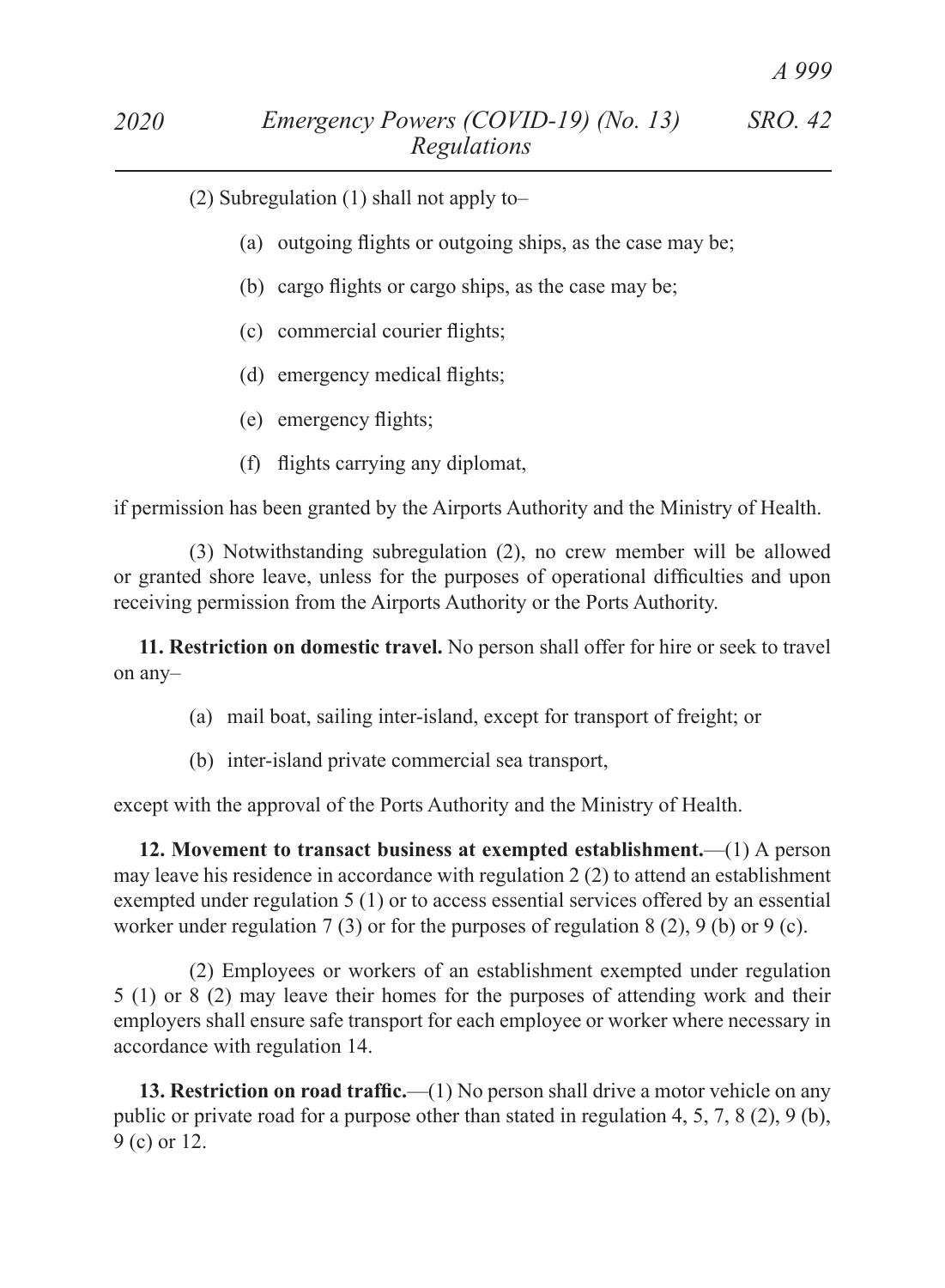| SRO. 42 | Emergency Powers (COVID-19) (No. 13) | 2020 |
|---------|--------------------------------------|------|
|         | Regulations                          |      |

(2) The Royal Grenada Police Force shall have powers to stop any motor vehicle and inquire as to the purposes for which that motor vehicle is being utilised, and to arrest anyone found in violation of this restriction.

(3) The power to tow away under section 30, and to affix an immobilising device under section 30A, of the Road Traffic Act, Chapter 289A shall apply in respect of any motor vehicle driven or used in contravention of this regulation.

(4) In this regulation, "motor vehicle" has the meaning assigned under the Road Traffic Act, Chapter 289A.

**14. Restriction on transportation.**—(1) Subject to subregulation (2), no person shall travel in a motor vehicle with a person of a different household unless there is at least one vacant seat between the two persons.

(2) Operators of motor omnibuses, hiring cars and taxis may operate as authorised by the Commissioner of Police acting on the direction of the Cabinet.

(3) A person may travel in a motor vehicle in accordance with regulations 2 (2), 4, 5, 12 and 13.

(4) In this regulation, "motor omnibus", "hiring car" and "taxi" have the meanings assigned under the Road Traffic Act, Chapter 289A.

**15. Restriction on visitation.** No person shall visit or be permitted to visit–

- (a) any place of quarantine or isolation station;
- (b) a detainee in a prison.

(2) A hospital or residential care establishment or facility, including an elderly nursing home, may permit no more than two persons per day to visit a patient.

**16. Mandatory reporting and isolation.**—(1) A person who has travelled into the State of Grenada on or after the 9th day of March, 2020 shall immediately place himself in self-isolation for not less than fourteen days from his date of arrival, and immediately notify a police station in his parish in accordance with the Parish Boundaries Act, Chapter 224.

(2) A person under self-isolation under subregulation (1) or under observation or surveillance for the purposes of the Quarantine Act, Chapter 271 or the Public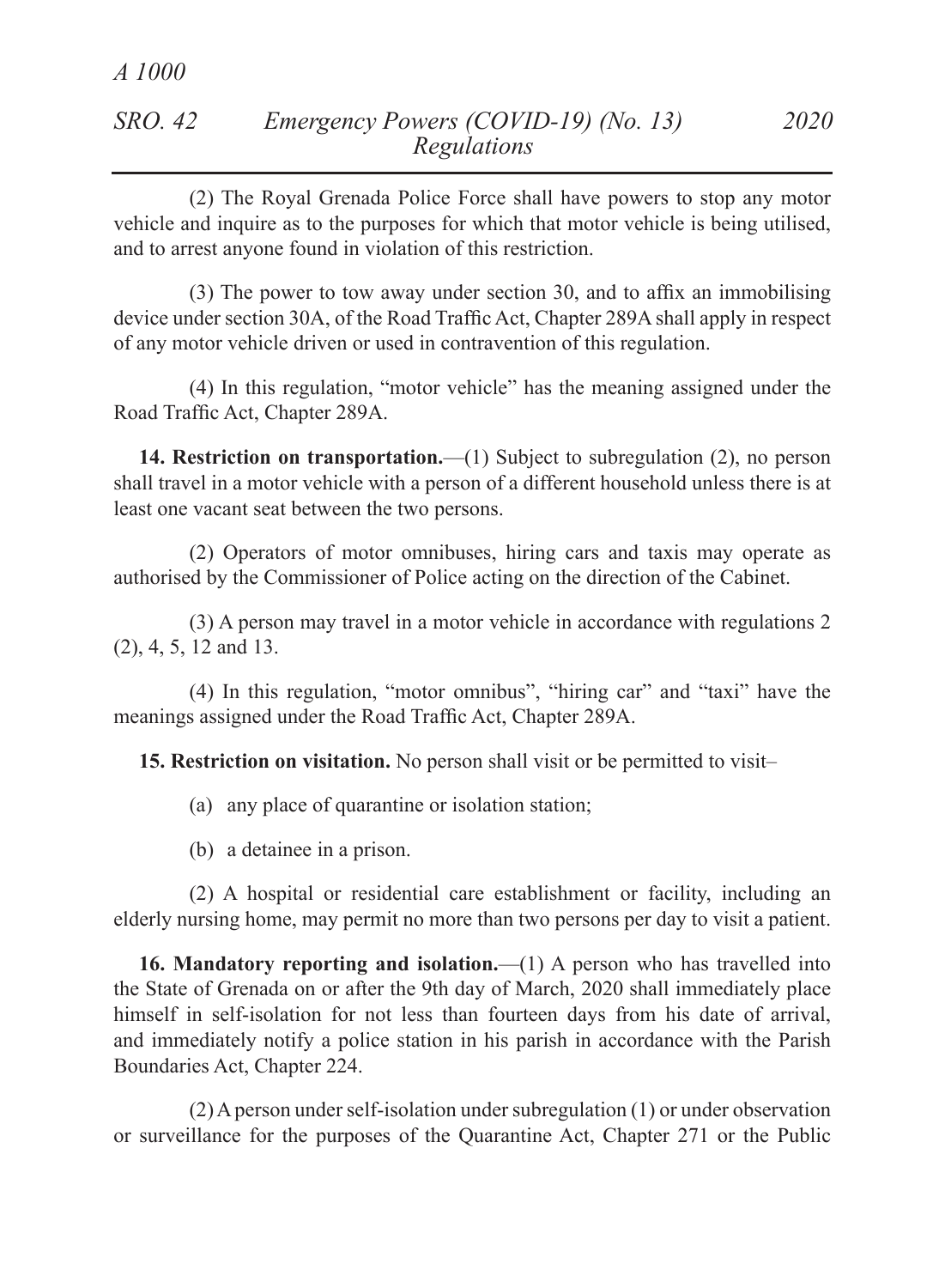Health Act, Chapter 263, shall remain in self-isolation, observation or surveillance and–

- (a) install on all of his mobile devices as far as possible; and
- (b) for the duration of his self-isolation, observation or surveillance, comply with the instructions of,

the surveillance mobile application as pre-approved by the Ministry of Health.

(3) Any person who is aware that he has been in contact with any person who has travelled into Grenada on or after the 9th day of March, 2020 shall immediately notify a police station in his parish in accordance with the Parish Boundaries Act, Chapter 224 and await instructions.

(4) Any person who is exhibiting any flu-like symptoms shall immediately notify a police station in his parish in accordance with the Parish Boundaries Act, Chapter 224.

(5) Any person who has observed that any other person is exhibiting flu-like symptoms shall notify a police station in his parish in accordance with the Parish Boundaries Act, Chapter 224.

(6) Any person who knowingly makes a false report for the purposes of subregulation (4) shall be guilty of an offence.

(7) Any person who is asked by any official of the Ministry of Health to submit himself to any testing for COVID-19 shall submit to such testing.

(8) Any person who is directed by the Ministry of Health to submit himself to self-isolation or quarantine shall comply with the direction.

(9) For the purposes of this regulation, the Ministry of Health shall be contacted using the COVID-19 Helplines at telephone number 458-4787 or 538-4787.

**17. Penalty.**—(1) A person who contravenes or fails to comply with these Regulations, or any direction for the purposes of these Regulations, shall be guilty of an offence and, on summary conviction, liable to a fine not exceeding one thousand dollars and to imprisonment for a term not exceeding twelve months and to forfeiture of any goods or money in respect of which the offence has been committed.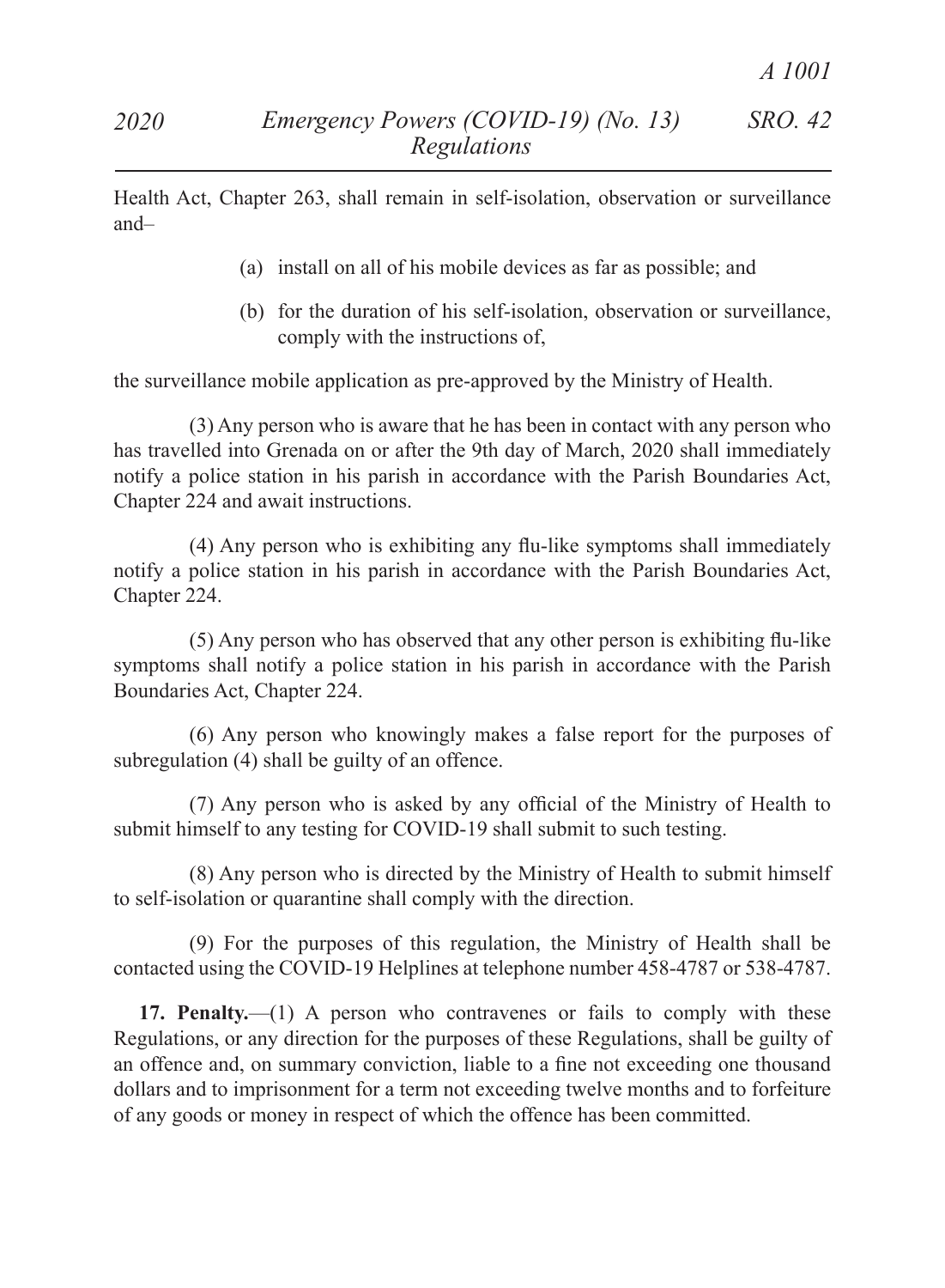*A 1002*

(2) Without prejudice to subregulation (1), a person who commits an offence by contravening–

- (a) regulation  $2(3)$ ; or
- (b) regulation  $5(2)$ ; or
- (c) regulation  $13(1)$ ; or
- (d) regulation  $14(1)$ ; or
- (e) regulation 15; or
- (f) regulation  $16(8)$ ,

isliable on service of a fixed penalty notice by a police officer, if the person so chooses, to a fixed penalty of–

- (i) in the first case, five hundred dollars;
- (ii) in the second case, seven hundred and fifty dollars;
- (iii) in the third case or any subsequent case, one thousand dollars.

**18. Fixed penalty notice.**—(1) Where a police officer has reason to believe that a person has committed an offence specified under regulation 17 (2), the police officer may direct the person to state his or her true name and place of residence and serve upon the person a fixed penalty.

(2) A person who refuses to comply with subregulation (1) commits an offence.

(3) Where a police officer has served a fixed penalty notice upon a person, the police officer shall–

- (a) charge the person with the commission of an offence; and
- (b) notify the person that, if he or she does not wish to be prosecuted for the alleged offence in court, he or she may pay to the clerk of the Magistrate's Court in the district in which the offence was committed the fixed penalty prescribed for the offence in the fixed penalty notice within the time specified.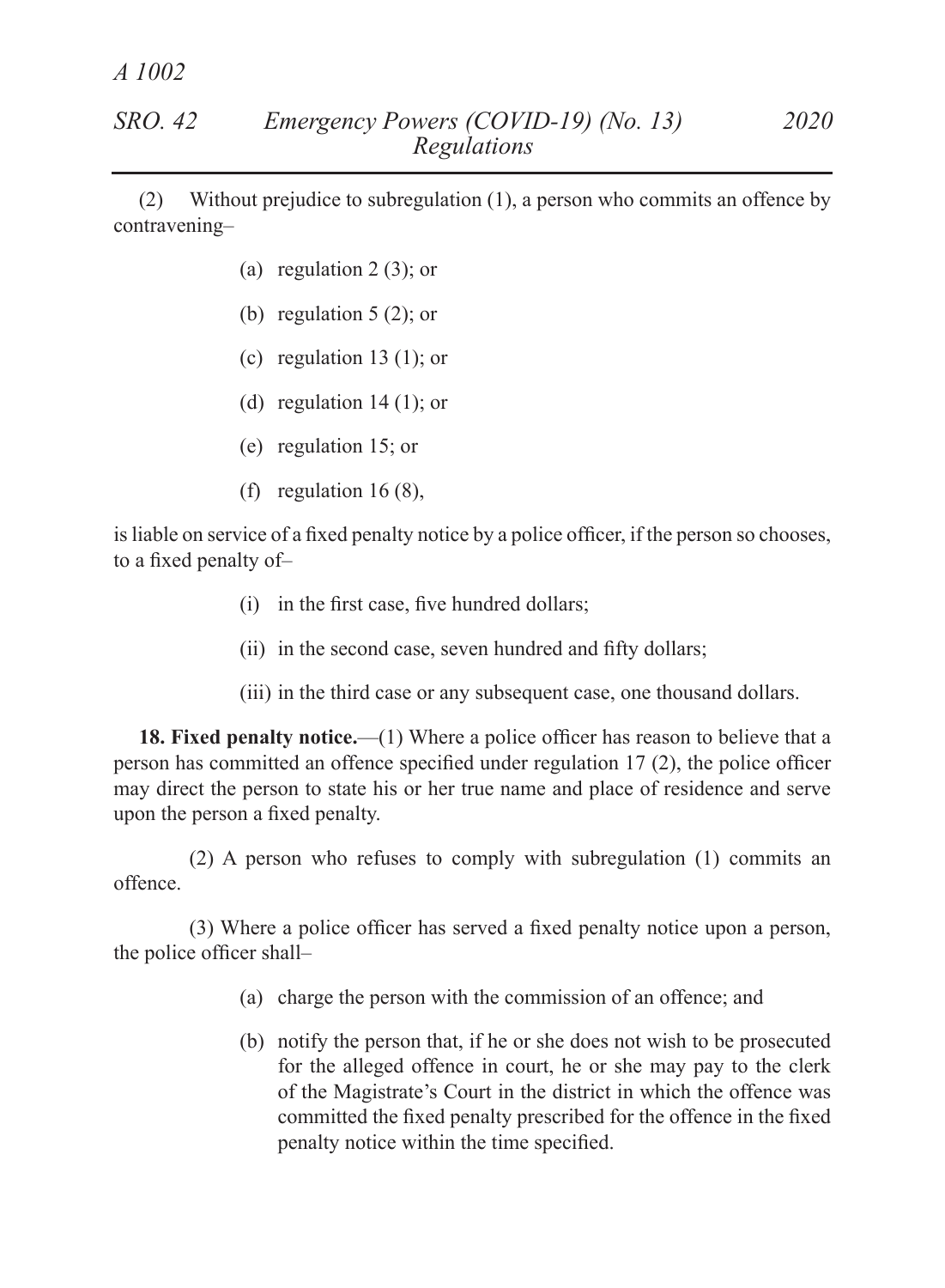(4) A person upon whom a fixed penalty notice is served may decline to be dealt with under regulations 18 to 23 and where he or she fails to pay the fixed penalty within the time specified in the fixed penalty notice, or within such further time as may be allowed in a particular case, his or her conduct constitutes a declination to be dealt with under regulations 18 to 23.

(5)Apolice officer shall serve a fixed penalty notice personally upon a person alleged to have committed an offence specified under regulation 17 (2) and shall send a duplicate of the fixed penalty notice to the Magistrate's Court of the district in which the offence is alleged to have been committed.

(6) Where the fixed penalty is not paid within the time specified in accordance with regulation 20 (2), the duplicate sent to the Magistrate's Court under subregulation (5) shall constitute a complaint laid before the Magistrate to institute proceedings in accordance with the Criminal Procedure Code, Chapter 72B.

(7) A fixed penalty notice shall be signed by the police officer and shall be in the manner specified under the Schedule, specifying the following–

- (a) the date, time and place of service of the fixed penalty notice;
- (b) the provision of these Regulations creating the offence alleged, and such particulars of the offence as are required under these Regulations;
- (c) the amount of the fixed penalty;
- (d) the time within which the fixed penalty may be paid in accordance with regulation 20 (2); and
- (e) the clerk of the Magistrate's Court to whom, and the address at or to which, the fixed penalty may be paid or remitted.

**19. Payment of fixed penalty.—**(1) Payment of the fixed penalty shall be made to the clerk of the Magistrate's Court as stated in the fixed penalty notice, and shall be dealt with in the same manner as payment of a fine imposed for an offence under the Criminal Procedure Code, Chapter 72B.

(2) Payment of the fixed penalty shall be accompanied by the fixed penalty notice which shall be completed by the person in the manner prescribed.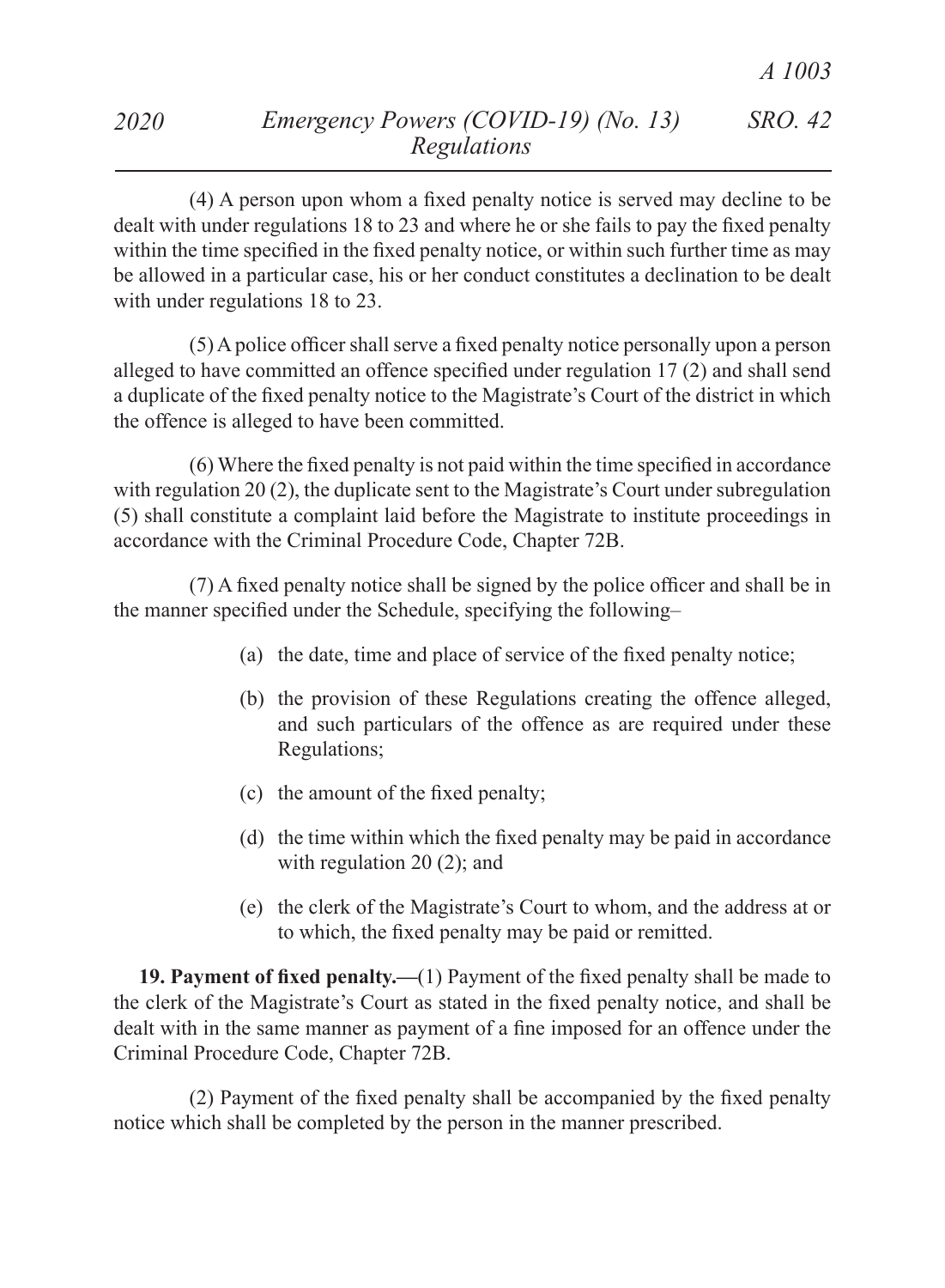**20. Payment of fixed penalty precludes prosecution.**—(1) A person upon whom a fixed penalty notice is served may pay the fixed penalty in accordance with the fixed penalty notice.

(2) The time within which a fixed penalty is payable is thirty-one days from the date of the fixed penalty notice.

(3) Where the fixed penalty is paid in accordance with the fixed penalty notice, no person shall then be liable to be convicted for the offence for which the fixed penalty notice was served and the complaint laid before the Magistrate shall be null and void.

**21. Certificate of payment or non-payment of fixed penalty.** In any proceedings for an offence specified under regulation 17 (2), a certificate that payment of the fixed penalty was or was not made to the clerk of the Magistrate's Court by the date specified in the certificate shall, if the certificate purports to be signed by such clerk, be sufficient evidence of the facts stated, unless the contrary is proved.

**22. Consequence of failure to pay.** Where a fixed penalty is not paid within the time specified in accordance with regulation 20 (2), proceedings in respect of the offence specified in the fixed penalty notice shall thereafter proceed in the manner prescribed by the Criminal Procedure Code, Chapter 72B.

**23. Duty and powers of Police Force.**—(1) It shall be the duty of every police officer to enforce (using reasonable force if necessary) compliance with these Regulations and with any order, instruction or condition lawfully made, given or imposed by any officer or other person under the authority of these Regulations; and for such purpose any police officer may enter any premises without a warrant.

(2) Any police officer may arrest without a warrant any person whom he has reasonable cause to believe has committed an offence against these Regulations.

**24. Guidelines.** The Commissioner of Police may, on the direction of the Cabinet of Grenada, issue guidelines to provide for further clarification of these Regulations.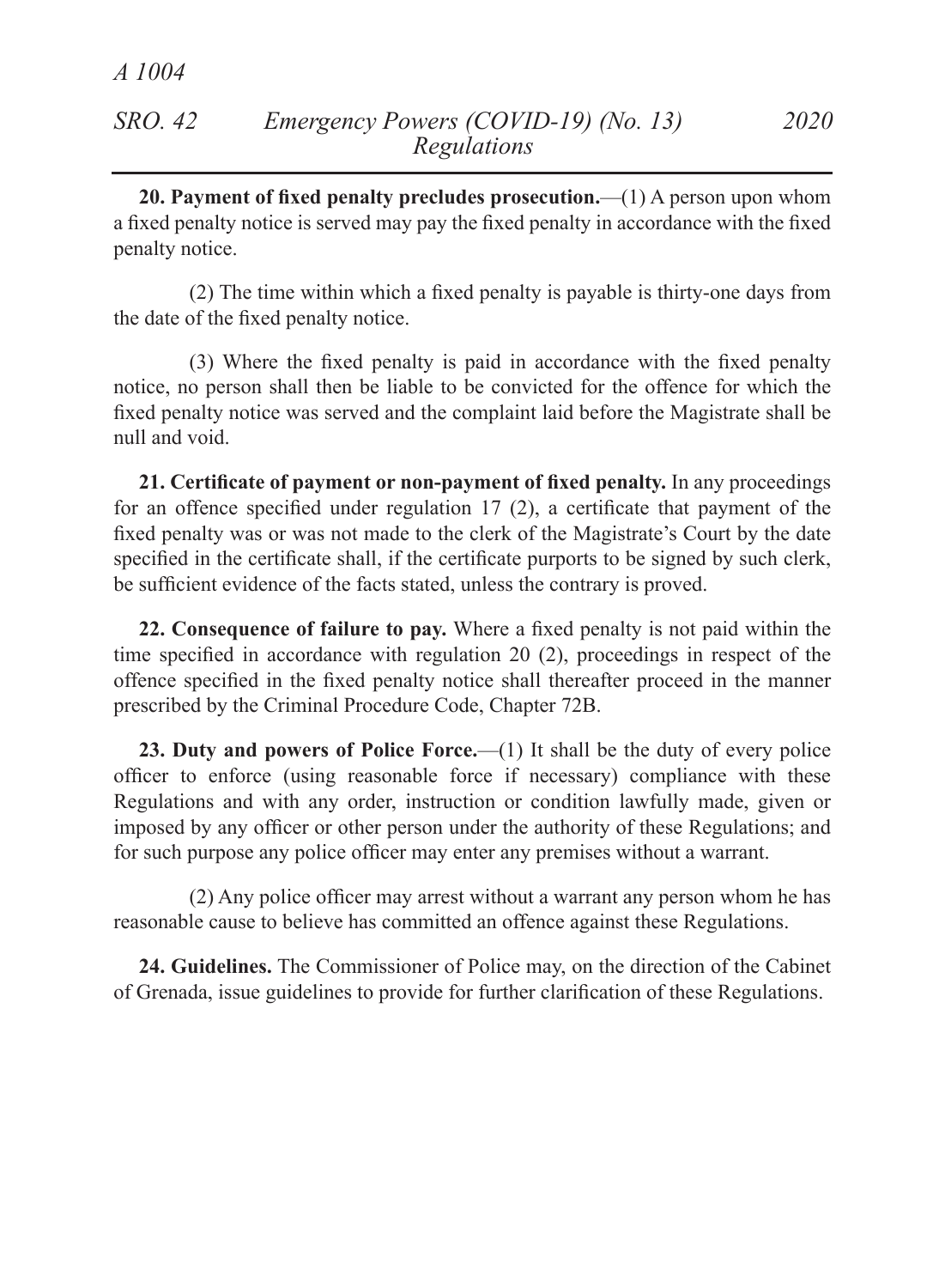### **SCHEDULE**

Emergency Powers Act, Chapter 88

#### **Notice of Opportunity to Pay Fixed Penalty**

Take Notice that, I, ….………… ……….…… ………..…………………………… (Rank) (Number) (Name of Police Officer)

have reason to believe that an offence, particulars of which are given overleaf, has been committed. The fixed penalty for the offence is ……………………………………….

 (penalty in words and figures)

If this amount is paid to the Clerk of the Magistrate's Court within thirty-one (31) days from the date of this notice, that is to say, not later than ……………………… no proceedings will be taken and any liability to conviction of the offence will be discharged. The offence carries a maximum fine of \$ …………….........…………….

In paying the fixed penalty, the following conditions shall be observed–

- (1) The fixed penalty shall be accompanied by this notice.
- (2) Where payment of the fixed penalty is made otherwise than in conformity with the regulations made under the Emergency Powers Act, the Clerk shall as soon as practicable after payment return the amount paid to the sender, and thereafter proceedings in respect of the alleged offence shall begin.
- (3) Payment of the fixed penalty shall be made or remitted to–

"The Clerk of the Magistrate's Court" at the following address–

…………………………………………………………………..

………………………………………………….. (State name and address of court)

| (state date) |  | (state time) |  |
|--------------|--|--------------|--|